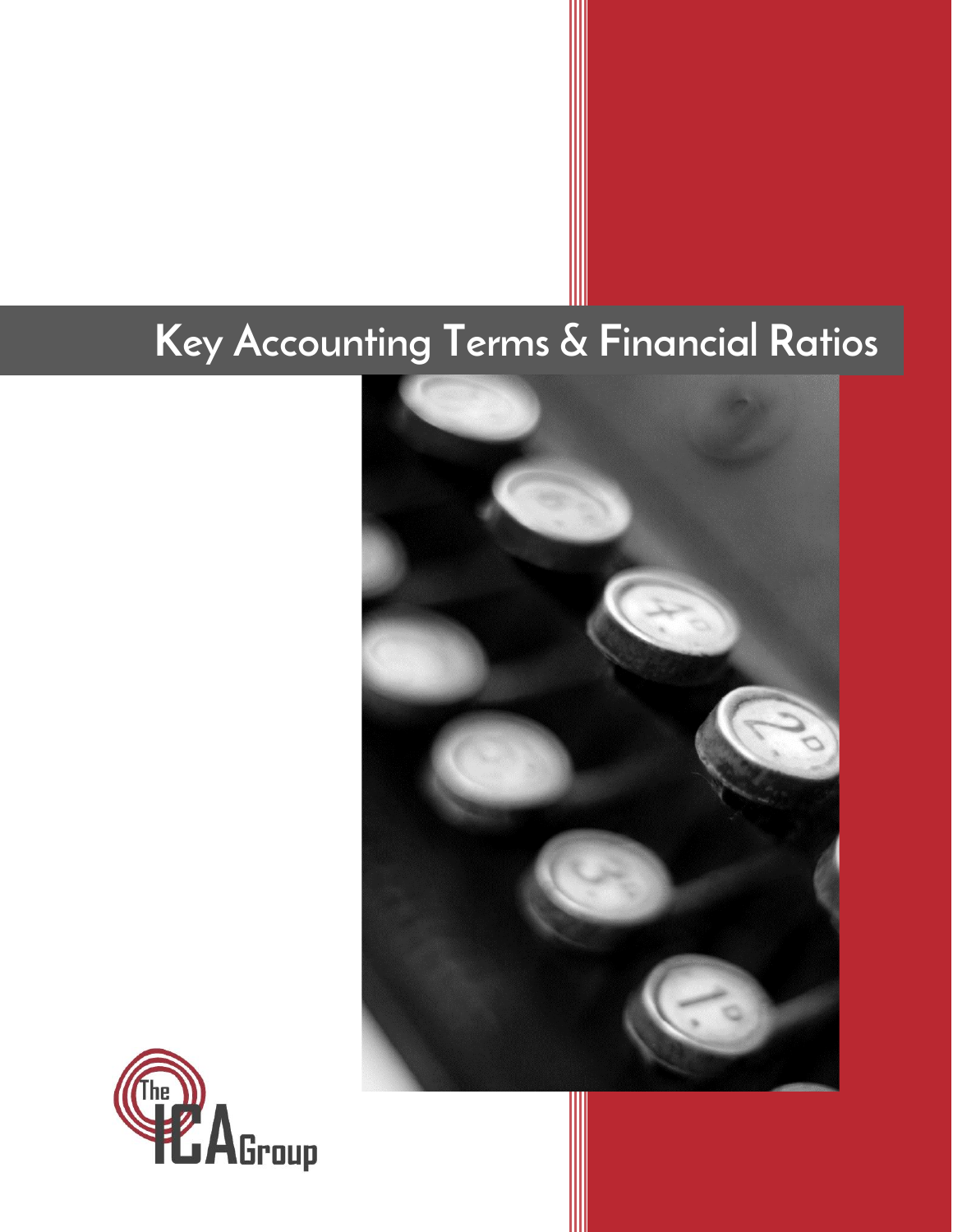## **INTRODCUTION**

1

A key element of any successful business strategy is understanding your democratic corporation's financial position. The key documents that firms use to describe their finances are the **income statement**, the **balance sheet** and the **statement of cash flows**. The income statement describes the firms revenues and expenses for a set period of time, while the balance sheet describes the things a firm owns (its assets and equity) and the things it owes (its liabilities). When firms use accrual accounting, they use the statement of cash flows to understand how money actually moves through a business and whether you're likely to be able to meet your cash needs now and into the future.

When we talk about finances, however, a number of terms are commonly used that unless you spend a lot of your time thinking like an accountant, are likely to be confusing. This glossary defines the most common accounting terms you will likely run into.

Similarly, to analyze the financial statements requires performing various calculations (called financial ratios) to assess how your particular company is performing. It is important to compare your performance to your competitors or your industry average, *and* to your own firm over time. The financial ratios explained in this document are the most commonly used measures of performance and can be used to better understand how your firm stacks up.

# **GLOSSARY OF KEY ACCOUNTING TERMS**

**Accounting net income** – In this publication, we refer to the net income before taxes (also referred to as Earnings Before Interest) as accounting net income.

**Accounts receivables** – Money that a customer owes a firm. When a firm has made a sale, but has yet to collect the money, it is considered a receivable.

**Accrual Accounting** – a method of tracking the performance and position of a firm that recognizes economic events when they occur, rather than when cash actually changes hands. By matching income and expenses to when a transaction occurs, a firm is better able to determine whether it is making a profit selling its product or services. It is the standard accounting practice for all but the smallest companies.

**Assets** — Things of value which a company owns. Cash, savings accounts, tools, and land are examples of assets. Assets are recorded on the balance sheet and must equal the liabilities plus shareholder equity.

**Balance sheet** – One of the three key financial statements used in financial accounting. The balance sheet summarizes a firm's assets, liabilities and shareholder equity at a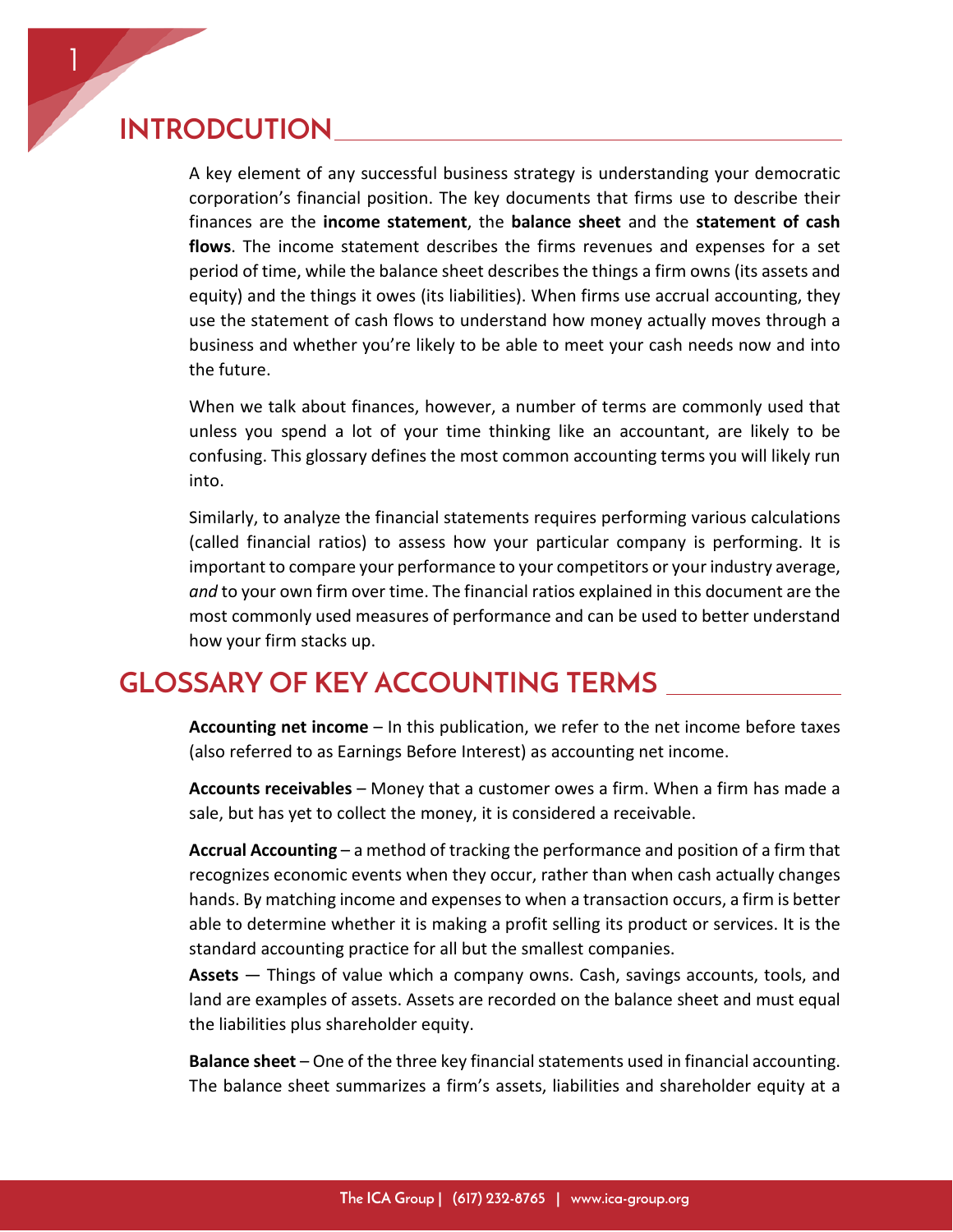specific point in time. The balance sheet must always balance, by having the assets equal the liabilities plus shareholder equity.

2

**Board of Directors** — Body elected by the shareholder-members to govern the company; make policy decisions; and hire or fire management.

**Community Development Financial Institution** – a specialized financial institution that lends money or makes equity investments in parts of the economy that are underserved by traditional financial institutions.

**Collective account** — Unindividualized or unallocated portion of the net book value that is not to be returned to individual members during the lifetime of the corporation.

**Collective net income (or loss)** — Portion of the net income that includes any nonmember sourced income and will affect the collective account.

**Collective allocation** — (also called the self-insurance allocation) Collective net income minus the corporate taxes.

**Demutualization** – The process by which a cooperative changes its legal form to a conventional stock corporation that does not operate on a cooperative basis.

**Depreciation** – A method of allocating the cost of a tangible asset over its useful life. Depreciation is used to match the cost of an asset to the time that the asset is used to generate income. When a firm purchases an asset, it only recognizes a portion of the cost of that purchase in any given year, in this way larger purchases do not adversely affect income.

**Double taxation** — Taxation of net income at the corporate level first then again at the personal level with the payment of dividends.

**Individual capital account** - Internal capital accounts maintained for each member which records the part of the net book value ultimately to be returned to each member. An individual account consists of a membership fee (contributed capital) and written notices of allocation (retained earnings).

**Individual net income (or loss)** — Percentage of the net income (or loss) which will be allocated to individual members.

**Internal capital account cooperative** — An employee cooperative whose entire net book value is reflected in internal capital accounts, one for each member, and a collective account.

**Labor patronage** — Number of hours worked for the company or total labor compensation received from the company by a member or non-member during the fiscal year.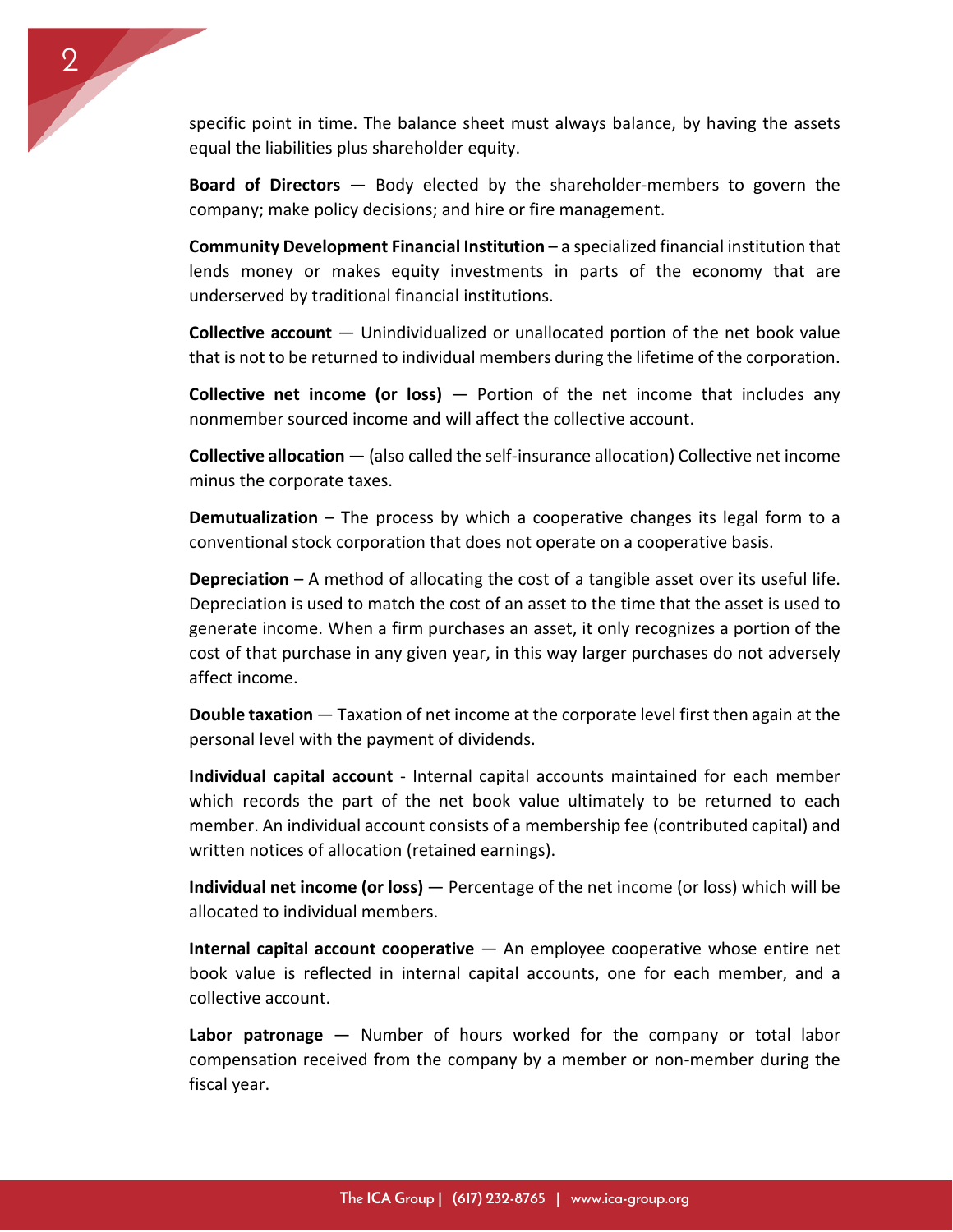

3

**Membership fee** — Cost of a membership share as determined by the board of directors.

**Membership share** — Single class of non-transferable voting stock. Each member owns one and only one membership share. Membership shares are usually common shares and have the highest voting rights within the firm.

**Negative patronage allocation** — Negative amount allocated to the individual capital accounts of the members in proportion to their labor patronage.

**Net income** — Amount by which revenues exceed expenses; the bottom line.

**Net book value** — Difference between the assets and liabilities on the corporate books. In an ICAC, net book value consists of the individual plus the collective accounts and is sometimes referred to as net worth.

**Non-member income** – The proportion of net income that is derived from the labor of non-members. Non-member income does not receive preferential tax treatment under Subchapter T and is taxed at both the corporate and individual level.

**Non-qualified written notice of allocation** – A written notice of allocation that fails to meets all of the conditions of the IRS code.

**Non-transferable shares** – Stocks that cannot be sold or otherwise transferred to an outside party. In a worker co-op, only workers are allowed to own shares and when a member leaves the co-op, the co-op must purchase the share from the member.

**Patronage dividend** — A dividend or distribution of net income that a co-op makes to its members. As defined by Subchapter T, earnings allocated to members on the basis of labor patronage; can be in the form of cash or written notices of allocation. Patronage dividends may not be declared on non-member or unrelated business income.

**Qualified written notice of allocation** – A written notice of allocation that meets all of the conditions of the IRS code. Usually, when the taxable portion of a patronage dividend is paid out in cash, a written notice is considered 'qualified' and the corporation does not have to pay corporate income tax on this portion of its accounting net income.

**Retained earnings** – The portion of net earnings not paid out as dividends, but retained by the firm to reinvest in its business operations or pay off debt. Retained earnings increase the net book value resulting from the operations of the firm. In an internal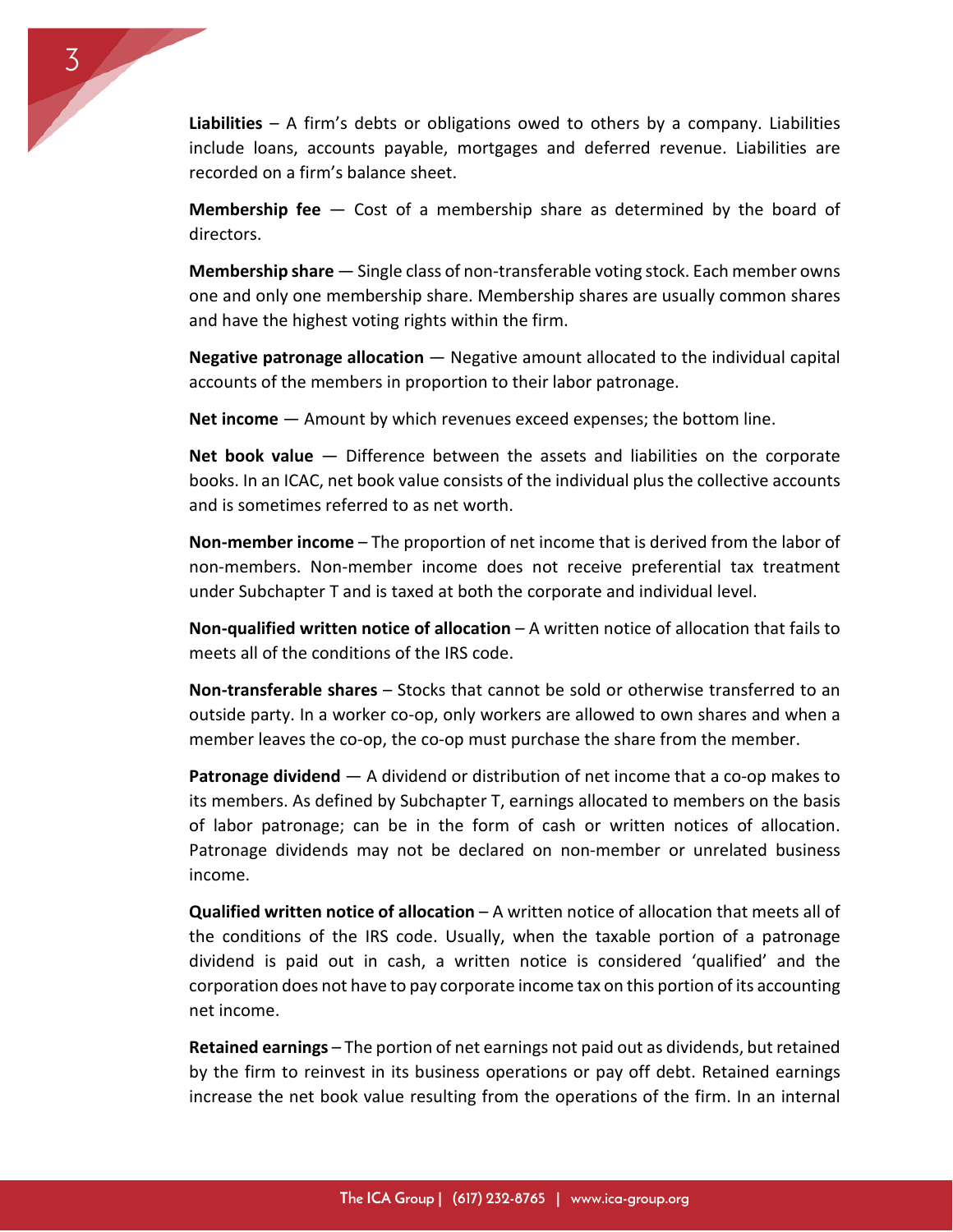capital account cooperative, the retained earnings is the value in the individual accounts and collective accounts less the value of membership shares.

4

**Return on Assets –** A measure of how effectively a business uses its assets to create income in the future. The return on assets is calculated by dividing the net income by the total assets. The ROA is displayed as a percentage, sometimes it is referred to as return on investment. It is different than return on equity which only looks at the equity of a company and is a better indicator for companies that use debt as a business strategy.

**Revenues** – The money a firm receives from its business activities. It is also referred to as "top line" or "gross income."

**Shareholder equity** – The original equity investment in a firm plus any retained earnings. It is calculated by taking a firms total assets and subtracting its total liabilities. In an Internal Capital Account Cooperative, the shareholder equity is the value in the individual and collective accounts, plus any preferred or other outside equity.

**Shares of stock** – a document that indicates an ownership stake in a firm and entitles the holder to part of the firm's earnings and assets.

**Single taxation** — Taxation of corporate net income only at the personal level.

**Startup loss account** — Optional debit-balance contra equity account which records the startup losses to be allocated to the individual capital accounts over an extended period of time.

**Subordinate** – A loan or asset that gets paid out after other loans or assets. In the event of bankruptcy or liquidation, debtors are usually paid before holders of equity. Similarly, preferred shareholders are paid out before common shareholders.

**Written notices of allocation** — Notes that disclose to the recipient the stated dollar amount of the patronage dividend allocated to him or her and retained in the cooperative.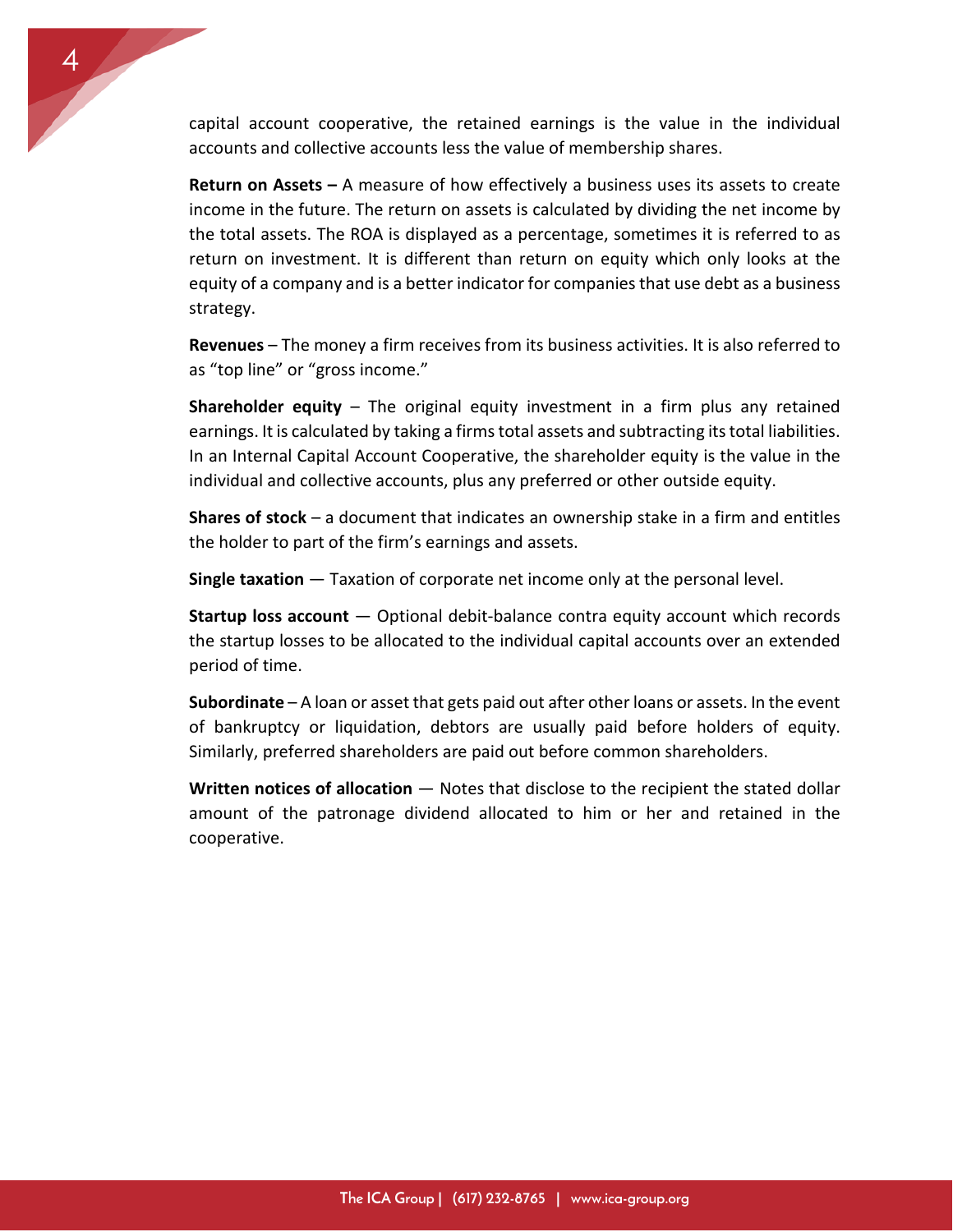# **KEY FINANCIAL RATIOS**

Financial ratios allow you to cut through the numbers on your income statement and balance sheet and see what the numbers mean using a scale that is easy to understand and compare. The following financial ratios are all easily calculated using the data from your income statement and balance sheet. In a given industry, however, it's likely the case that other 'managerial accounting' ratios will be used, it's important to know these ratios for your industry and how your business compares.

It's equally important to remember that this kind of analysis doesn't provide you with all the answers to key questions, but should hopefully give you the information to ask the right questions.

## **Leverage Ratios**

When your firm borrows money, it is required to make fixed payments of both interest and principal to the lender. If a company's profits increase, the lender is paid the same fixed amount, so any gain from these increases in profits go to the members. The reverse is true if profits fall, the lender is paid the fixed amount, and the members generate less wealth. In this way, debt increases the return for shareholders in good times and reduces them in bad.

The **Long Term Debt Ratio** Is used to measure what portion of a firm's total long term capital (both shareholder equity and long term debt) is financed with long term debt. The formula for this ratio is:

## Long Term Debt  $\div$  (Long Term Debt + Total Equity)

The **Total Debt Ratio** is similar, but includes all the debt a firm has, and therefore also includes the total assets for the firm (both the equity and other assets). The formula for this ratio is:

### Total Liabilities  $\div$  Total Assets

The higher these ratios are, the greater the financial risk for a company. It's important to remember that the typical debt ratios for a particular industry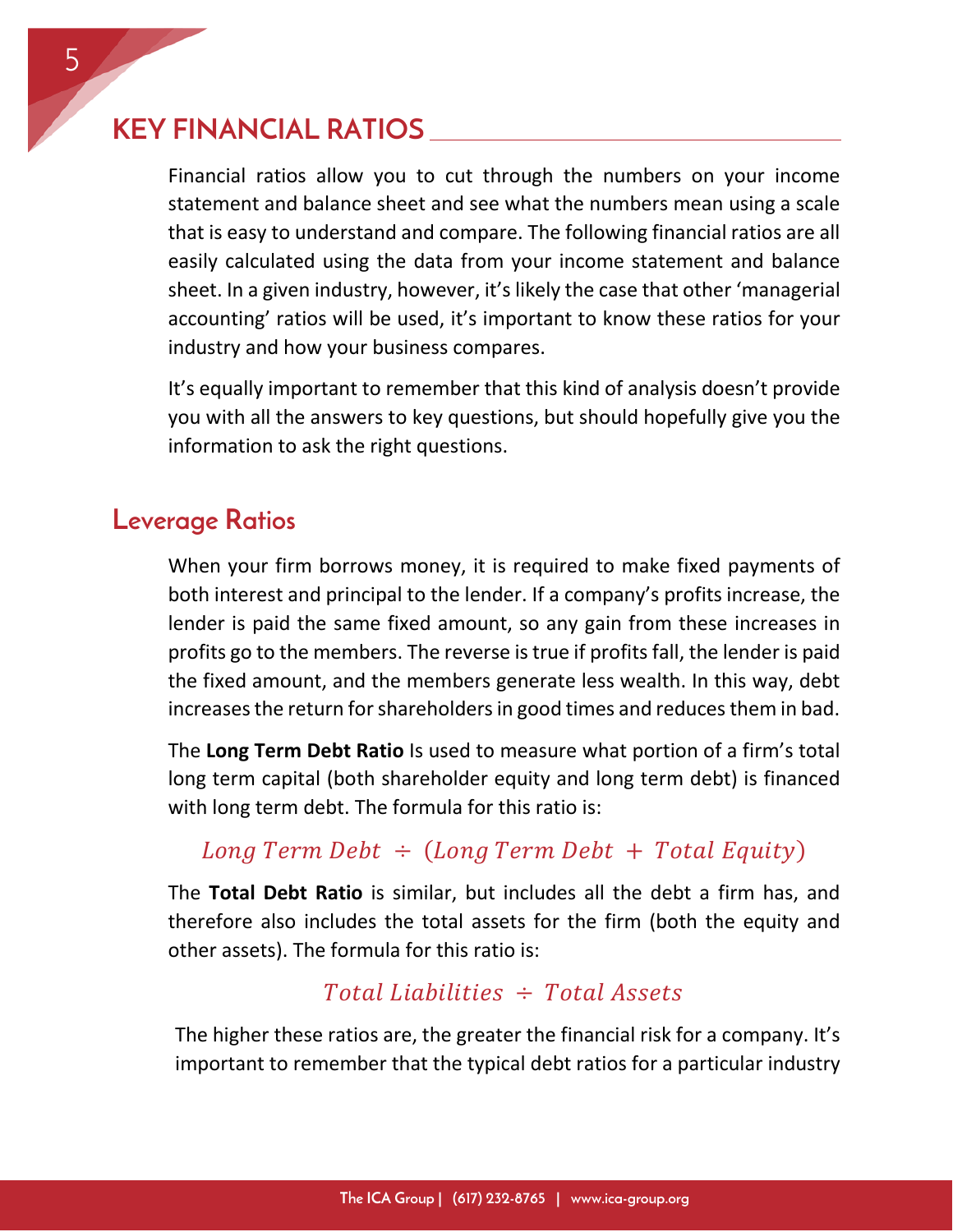can vary widely. You should familiarize yourself with what is expected or standard in your industry.

The **Times Interest Earned Ratio** is a measure of the extent to which earnings cover the interest payments for a particular firm. Lenders generally want the earnings to be a large multiple of the interest payments you're going to make. The formula for this ratio is:

#### Earnings Before Interest & Taxes (EBIT)  $\div$  Interest Payments

The **Cash Coverage Ratio** is similar, but includes the depreciation costs. Depreciation recognizes the expense of an asset, but in reality there is no cash cost in the given period. Therefore to understand the firms ratio of the cash it generates to its interest payments, depreciation is added back in. The formula for this ratio is:

### $(EBIT + Depreciation) \div Interest~Payments$

## **Liquidity Ratios**

6

Liquidity Ratios measure a firm's ability to actually lay its hands on cash to pay back a lender or vendor. They are a measure of a firm's liquid assets compared to their total assets or debt. The idea behind liquid assets is that they can be converted into cash in a relatively short period of time. You may own a piece of expensive equipment, but if you needed to sell that asset, it would likely take a number of months. Marketable securities (such as stock a company owns) or receivables(money a customer owes you) can usually be converted into cash quickly, however.

**Net Working Capital to Total Assets Ratio**. The difference between a company's current assets and its current liabilities is referred to as its Net Working Capital. The current assets are assets that can reasonably be expected to be turned into cash within a year, while the current liabilities is the portion of debt that is due within one year. The net working capital is a rough measure of a firm's potential reservoir of cash. The formula for Net Working Capital is:

 $Current\ Assets - Current\ Liabilities = Net\ Working\ Capital$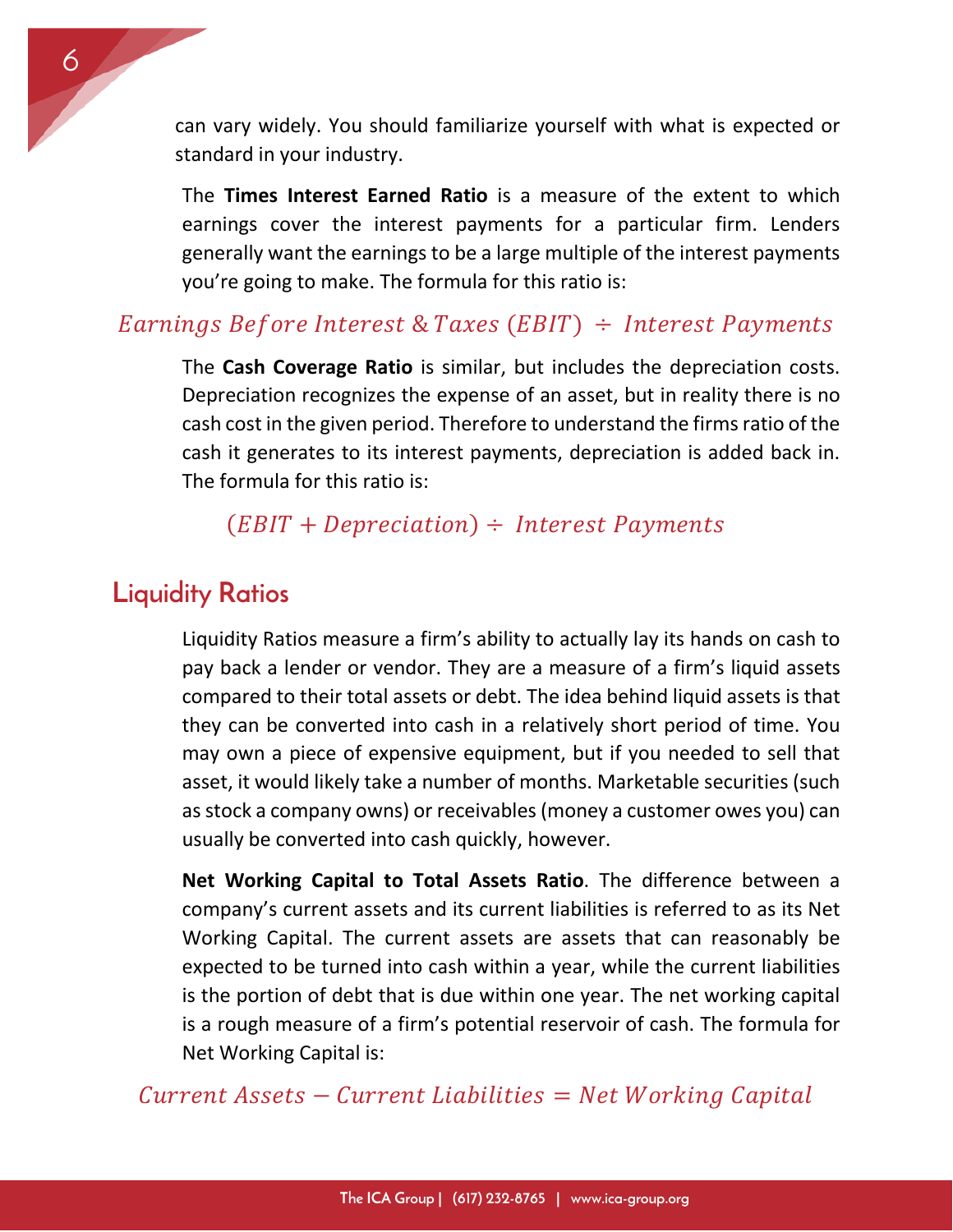Comparing a firm's net working capital to its total assets tells you the extent to which your assets are tied into working capital. If this ratio is low, it usually indicates the firm has some cash flow problems. If the ratio is high, it might indicate that too much liquid assets are being kept in the company and not being deployed to grow the company. The formula for this ratio is:

## Net Working Capital  $\div$  Total Assets

7

The **Current Ratio** is another formula used to measure a firm's capacity to pay its short term obligations. The formula for this ratio is:

## $Current\ Assets \div Current\ Liabilities$

The **Quick Ratio** measures the same thing, but instead of looking at assets that can be likely be turned into cash within a year, it only includes assets that can be turned into cash within a very short period (such as 90 days). The formula for this ratio is:

## $(Cash + Marketable Securities + Receivables) \div Current Liabilities$

The **Interval Measure** determines how many days a firm could operate if operations ceased or sales came to a standstill. To calculate this ratio, you also need to know the average daily costs of your operation, this is simply the total operating costs for the firm divided by 365. This is a very conservative measure, but can help you understand how your firm would fare if there was a major crisis that interrupted your business. The formula for this ratio is:

 $f(Cash + Marketable Securities + Receiver) \div from Operations$ 

Average Daily Expenditures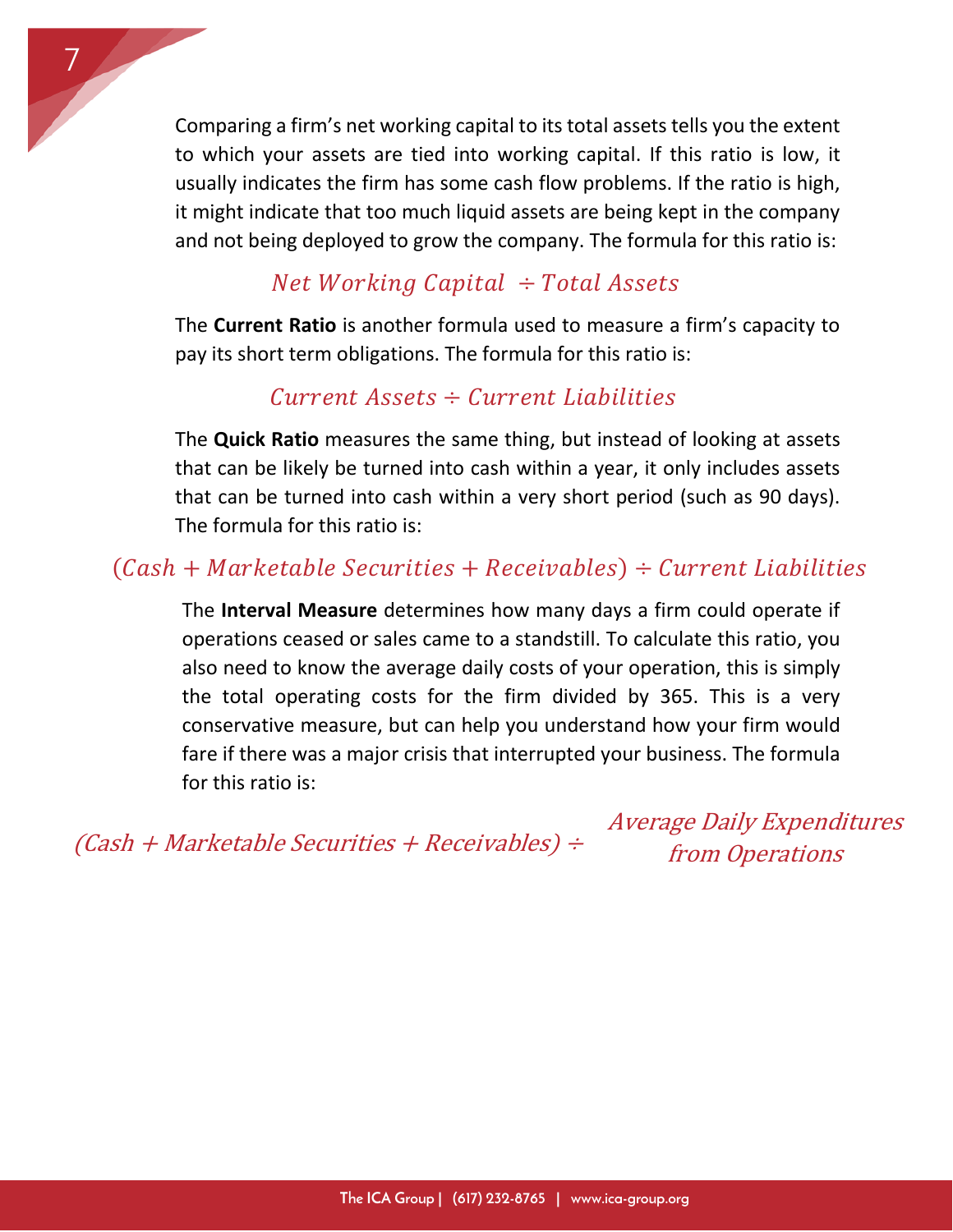## **Efficiency Ratios**

Efficiency ratios measure how effectively a company is using its assets to create wealth for the members. Simply put, if the company has funds available it should be using those funds for a real purpose, either to grow the business or to pay out to the members (either today or in the future) in the form of patronage dividends. This isn't to say that having assets like cash which don't really do anything to grow the company's revenues is a bad idea. Some assets act like insurance for potential downturns in the market or to deal with fluctuations in your revenue cycle. Generally speaking, however, business owners either want a company to turn earnings into assets that will result in increased revenues in the future, or to take that money out of the company.

The **Asset Turnover Ratio** or the sales to assets ratio, measures how many dollars of revenue each dollar of assets creates. A company with an asset turnover ratio of 1.5 generates \$1.50 in revenue for each dollar of assets. The higher this ratio, the more efficient a firm's assets are being used. This ratio will vary between industries. To calculate this ratio, you need to calculate the average total assets, which is simply the average of the total assets at the beginning and end of the year. The formula for this ratio is:

#### $Sale \div Average \cdot Total \, Assets$

The **Average Collection Period** measure how fast your customers pay their bills. This figure is critical. The longer your collection period, the more cash you are going to have to 'float' to cover the cost of delivering the service or product your customer bought. This can significantly change the borrowing needs of a firm. A collection period of 90 days or more is likely an indication of a serious problem. The formula for this ratio is:

#### Average Recievables  $\div$  Average Daily Sales

The average receivables is simply the accounts receivables at the beginning and end of the year (or 4 quarters), while the average daily sales is the total sales divided by the number of days in a period (365 for a year).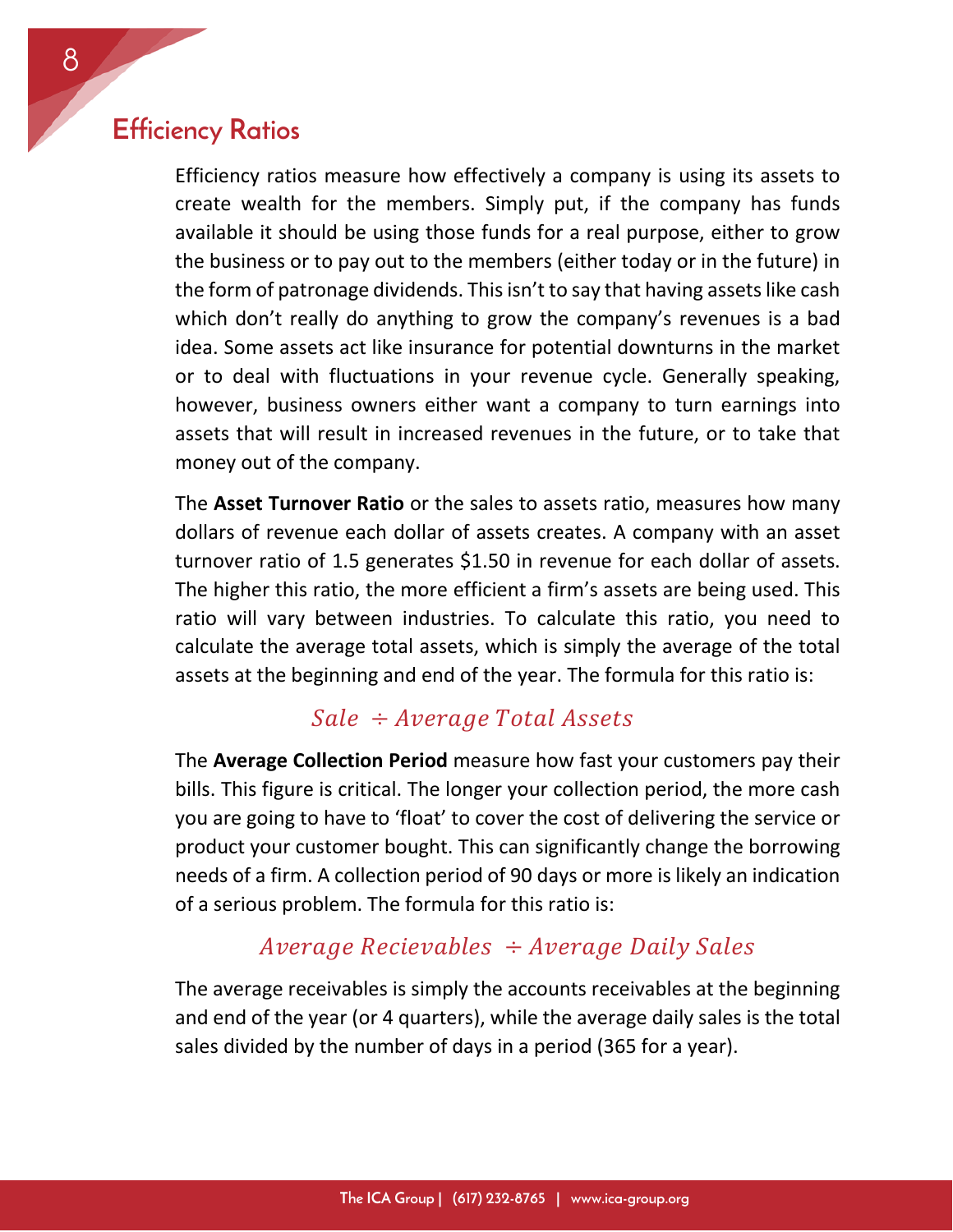The **Inventory Turnover Ratio** measures that rate at which a company is turning over its inventory. In other words, how many times a year does your inventory move in and out of the business? For a firm that sells products, a high turnover ratio is usually good, it means that you're not putting money into a producing things that sit on a shelf for a long period of time. The formula for this ratio is:

#### Cost of Goods Sold  $\div$  Average Inventory

The cost of goods sold is simply how much it costs to produce the product that you sell, almost always, it includes the labor costs associated with producing the product. It does not include the financing costs, however. The average inventory is the average of the firm's inventory at the beginning and end of the year.

**Day's Sales in Inventory**. Sometimes managers also measure the inventory in relation to how many days it would take to sell that inventory. In other words, this tells you that your firm has sufficient inventories to maintain sales for a set number of days. If it takes you 30 days to produce your product and you only have 15 days' worth of inventory on hand, you've likely got a problem. The formula for this ratio is:

Average Inventory  $\div$  (Cost of Goods Sold  $\div$  365)

## **Profitability Ratios**

The **Gross Profit Margin** tells you what percentage of your sales is taken up by the cost of producing your product or delivering your service. It is a useful measure because it allows you to measure profitability without considering the cost of financing or other overhead costs. As a startup, your net margin (see below) might be lower than your competitors, but if your gross margin is comparable, it's likely the case that you're not operating inefficiently. The formula for this ratio is:

 $(Sales - Cost of Goods Sold) \div Sales$ 

9